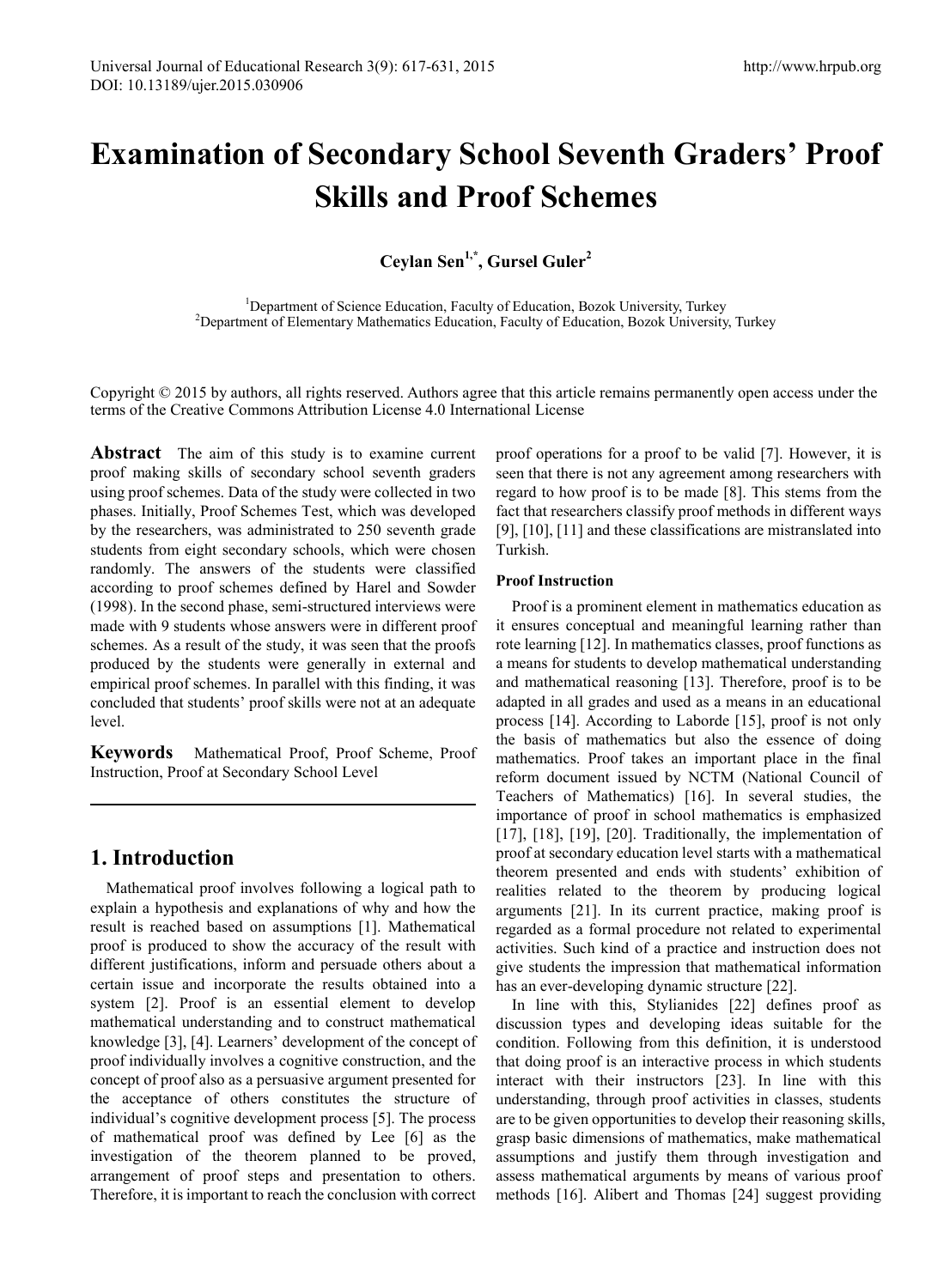educational environments where students convince others by validating or falsifying the propositions they express.

Making mathematics via proof lays the foundation for creating and developing mathematical information [3]. Three important characteristics for making valid proof in class have been defined by Stylianides [22]:

- 1. Accurate and appropriate statements are accepted by other in class via justification.
- 2. Majority of the class use reasonable, appropriate and valid conceptualization
- 3. Appropriate and accurate conceptualization is achieved through communication among people in the classroom.

### **Proof at Primary School Level**

The integration of students' mathematical experience and the idea of proof at the beginning of education with how proof can be made at early grades raise an important issue in education [25]. To sustain robust development of proof skill, educational programs are to be prepared to be fit for the apprehension of early age children and the level should be increased for higher grades as their cognitive levels increase [16]. Existence of the concept of "proof" in primary school mathematics education program is regarded to be an important issue because in many countries primary school mathematics education focuses on arithmetical concepts, calculations and algorithm; however, Lampert [26], Maher and Martino [27], and Carpenter and Franke [28] argue that children at early ages can understand proof. When children pass to the higher levels of education, they encounter the concept of proof especially in geometry [17]. For a smooth transition between education programs of different levels, it is essential that a connection between these education programs be established [20], [29]. In many studies, it is reported that students who pass from primary level to secondary level education experience difficulties when learning proof and they are inadequate to make explanations for these difficulties [30], [31].

NCTM draws attention to the importance of the development of the concept of proof, reasoning and individual development in the report entitled as "The Principles and Standards of School Mathematics". NCTM [16] lists the following elements for the development of reasoning and proof development in children at early ages:

- 1. Students must grasp that reasoning and making proof are the essential components of mathematics.
- 2. They should be able to develop mathematical ideas and experience them.
- 3. They should be able to develop the proof they form through discussion and communication.
- 4. They should be able to use proof methods appropriate for the context.

Even if the concept of proof is not given place in primary school mathematics syllabus, reasoning is defined as "the process of obtaining new information using mathematical means (symbols, definitions etc.) and reasoning techniques (induction, deduction, comparison, generalization etc.)" [32].

In this definition, the skill of reasoning is indirectly related with making proof. Teaching elementary school children how to make proof in accordance with their cognitive development level is an important issue. The questions of "What is proof?", "Can proof be made?", "What is the difference between proof and justification?" emerge. In a study by Stylianides and Stylianides [33] which focuses on proof at primary education level, they emphasize that tendency to make generalization at early ages can be called as proof.

With regard to the development of the idea of proof in individuals, Harel and Sowder [29] reveal the cognitive development based on the reasons students show in their proof schemes. As reasoning skills are at the forefront in primary schools pupils, Stylianides and Stylianides [33] argue that these schemes are to be called as "justification schemes" rather than as "proof schemes". They state that these schemes include justifications based on testing with examples and mathematical appearance with physical materials [33]. De Villers [34] states that mathematical proof involves the components of justification, explanation, exploration, systematization, mental challenging and communication, all of which are related to each other. Harel and Sowder [5] state that many proof schemes based on these components tally with each other. Therefore, in this study, proof schemes developed by Harel and Sowder [29] are used because they bear similarities with many proof schemes in the literature  $[20]$ ,  $[35]$ ,  $[36]$ ,  $[37]$ . The proof schemes developed by Harel and Sowder [29] are:

*External conviction*, students perform the proof process via ideas in their minds. In this process, students do not try to develop a new proof. Claims based on rote learning which are developed intuitively or existing in textbooks and transferred by teachers are the examples of such proof making process. It is divided into three categories:

- *Authoritarian proof scheme:* proof based on student, teacher, book or any other authority.
- *Ritual proof scheme:* proof is made based on opinion and form not on the content.
- *Symbolic proof scheme*: student tries to convict through symbolic representations and statements without knowing the meanings of symbols.

*Empirical proof* is composed of claims students develop based on their intuitions. Empirical proof is divided into two as inductive and perceptional proof. In empirical proof students make claims based on the examples they choose on purpose. The claims made are realized via physical realities or senses and proven with experiments. It is divided into two:

- *Inductive proof scheme*: students try to convict with examples and trials. Generalization is made with one or several examples.
- *Intuitive proof scheme*: students try to make proof by making deductions based on perceptional representations.

*Analytical proof* is the conclusion drawn based on logical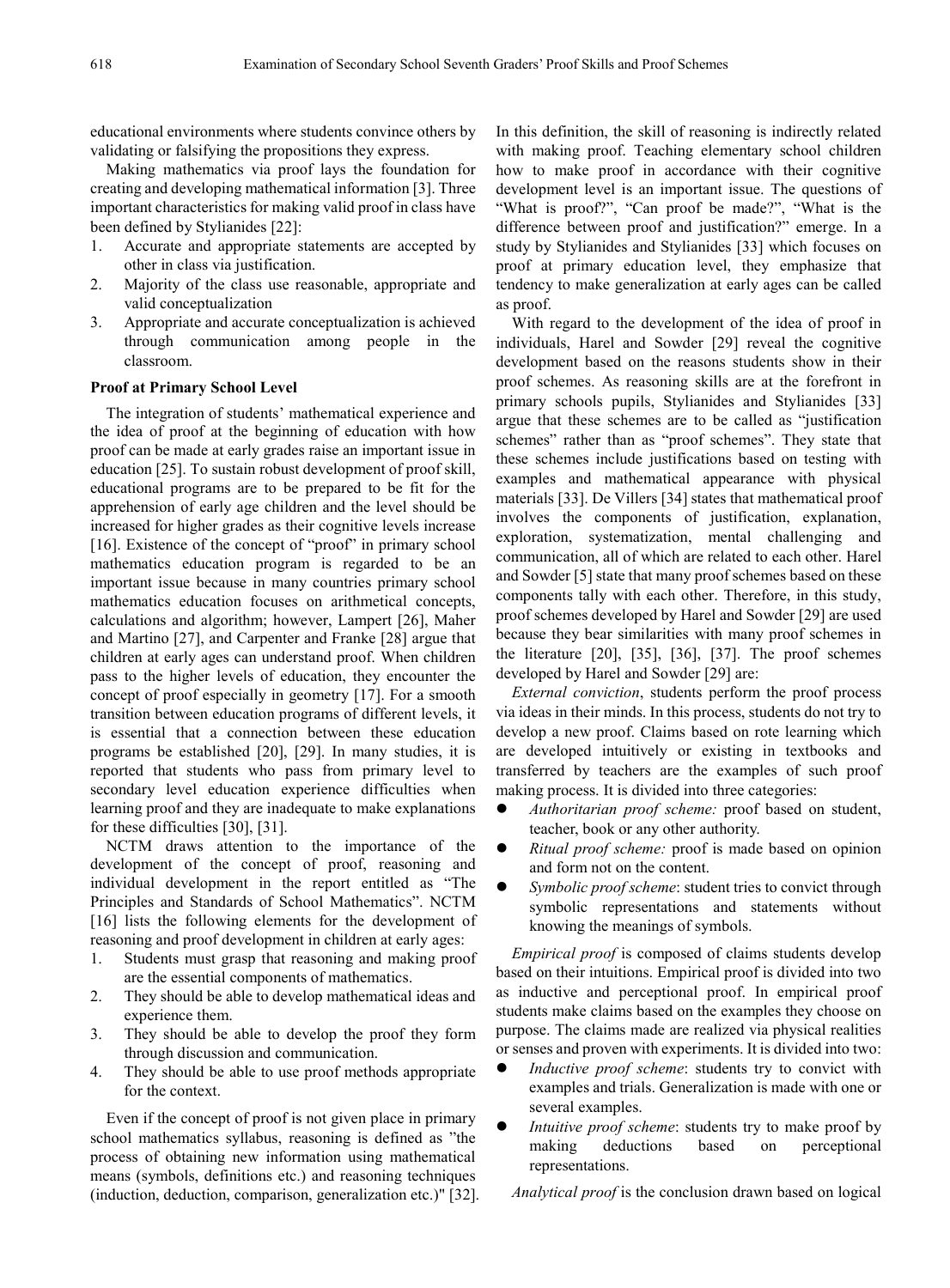deductions. It is divided into two as transformational and axiomatic proof schemes. This proof is based on definitions with formal structures. Formal concepts are developed through theoretical definitions not in line with existing ideas. Verification is achieved using axioms and the difference between axiom and theorem is grasped. It is divided into two:

- *Transformational proof scheme*: mental guesses are made with regard to the accuracy of the proposition and deductions are made based on these guesses. It features generalization, operational thinking and logical deduction.
- *Axiomatic proof scheme*: proof is made by using axioms and theorems.

In studies on proof at primary school level, the effects of the strategies and media used in class, encouragement by teacher to make proof, generalization and arguments on proof making skill of pupils have been reported [38], [39], [40]. In the literature, it is emphasized that proof is the basic component of mathematics education and children at all ages can make proof when effective teaching methods and techniques are used [27], [41], [42]. In mathematics education, according to Aylar and Şahiner [12], with the integration of proof to the syllabus at early ages, students are taught why and how something happens rather than only being presented accurate information in a ready-made form. In this way, meaningful and conceptual learning, which is the ultimate aim in education, takes place. Development of reasoning for proof starts at early ages and pupils can make justifications. Development of proof skill at early ages enables students to make proofs for various topics in the future [12]. Stylianides and Stylianides [33] state that proof instruction in early age children should not be given formally but according to their cognitive development levels and they are to be given opportunities to make their own justifications. In line with this, the aim of this study is to reveal current proof making status and skills of 7th grade students according to proof schemes defined by Harel and Sowder [29].

## **2. Methodology**

### **Participants**

The study was carried out with 250 students attending secondary schools in a city in Central Anatolia in the spring term of 2014 and 2015 academic year. While 132 of the participants were female, 118 were male and their mean age was 13. Eight schools included in the study were chosen through lottery from the list of all schools in the city center. The seventh grade students in these eight schools were informed about the aim of the study. After being informed, 250 seventh grade students volunteered to participate the study. Each students who took part in the study were given code names as S1, S2 …,S250.

## **Data Collection Tool and Analysis**

Six-item Proof Schemes Test (PST), which was developed

by the researchers, was used as data collection tool. For the development of PST, the researchers initially examined the proof problems used in the studies in the literature. Later on, the researchers prepared a 10-item pilot test from the problems in the literature and the problems they wrote by considering the attainments in the secondary school seventh grade syllabus. The pilot test was examined by 3 experts in mathematics education. The pilot test revised according to expert views was administrated to 20 seventh grade students from eight different schools. As the students could not answer item 2, 5, 7 and 10, they were removed from the data collection tool in line with expert views. The final version of PST, which includes six items, is given in Appendix 1.

The data collection process was realized in two stages. First of all, PST test administrated to 250 students in the eight secondary schools in a course hour. Later on, based students' answers on the PST semi-structured interviews were made with 9 students in different proof schemes. The interviews were recorded upon students' consent. Finally, the voice records were transcribed and analyzed.

In the analysis of the data obtained in the study, the answers students provided were classified according to proof schemes developed by Harel and Sowder [29]. In the classification process, the researchers first analyzed twenty tests together and then continued the analysis independently by sharing the remaining tests. After that, the researchers met at certain intervals to compare the classifications they had made and continued the analysis. However, when any one of the researchers was indecisive with regard to classifying any answer, they checked each other's classifications and discussed over the problematic ones to agree upon the right classification. After the classification process, fit coefficients for analyses ranged between 86% and 98%. The goodness of fit index between the researchers was calculated using the formula  $[(Agreement /Agreement + Disagreement) x100)]$ developed by Miles and Huberman [43]. The codes the researchers used in the classification process are given in Table 1.

**Table 1.** The Codes used in the classification of proof schemes

| <b>Proof Scheme</b><br>(Code) | <b>Proof Scheme</b><br>(Code)         | <b>Proof Scheme</b><br>(Code)            |  |  |
|-------------------------------|---------------------------------------|------------------------------------------|--|--|
| External Proof<br>Schemes (A) | <b>Empirical Proof</b><br>Schemes (B) | <b>Analytical Proof</b><br>Schemes $(C)$ |  |  |
| Ritual (AR)                   | Inductive (BT)                        | Transformational<br>(CD)                 |  |  |
| Authoritarian (AO)            | Intuitive (BS)                        | Axiomatic (CA)                           |  |  |
| Symbolic (AS)                 |                                       |                                          |  |  |

After the answers students provided on the PST were classified, percentage and frequency distributions for each question were developed for each question. Later on, to increase reliability of the classification, semi-structured interviews with a total of nine students, three students from each of the A, B and C schemes, were made. The researchers descriptively supported the classifications based on students' answers and the transcription of interviews.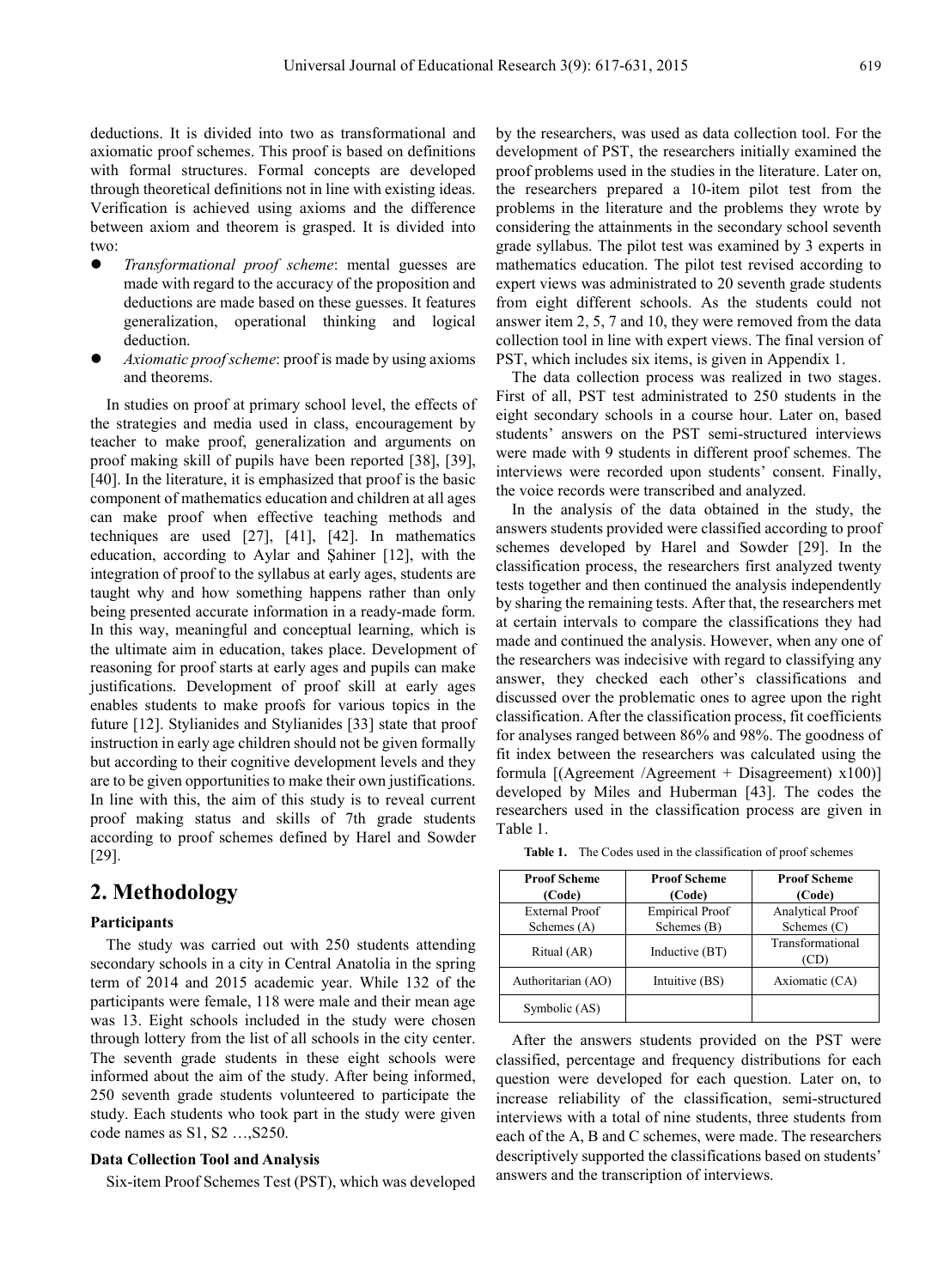| Questions      | AO.       | AR.       | AS           | <b>BT</b>    | <b>BS</b> | CD               | <b>CA</b>        |
|----------------|-----------|-----------|--------------|--------------|-----------|------------------|------------------|
|                | $f(\%)$   | $f(\%)$   | $f(\%)$      | $f(\%)$      | $f(\%)$   | $f(\%)$          | $f(\%)$          |
|                | 37(14,8)  | 66 (26,4) | 12(4,8)      | 120(48,4)    | 14(5,6)   | 1(0,4)           | $\boldsymbol{0}$ |
| 2              | 10(4)     | 46(18,4)  | 6(2,4)       | 168(67,2)    | 20(8)     | $\theta$         | $\theta$         |
| 3              | 66 (26,4) | 112(44,8) | 9(3,6)       | 49(19,6)     | 14(5,6)   | $\boldsymbol{0}$ | $\bf{0}$         |
| $\overline{4}$ | $\Omega$  | $\theta$  | 211 (84,4)   | $\mathbf{0}$ | 12(4,8)   | 27(10,8)         | $\mathbf{0}$     |
| 5              | 39(15,6)  | 21(8,4)   | 15(6)        | 31(12,4)     | 141(56,4) | 3(1,2)           | $\mathbf{0}$     |
| 6              | 29(11,6)  | 32(12,8)  | $\mathbf{0}$ | 157(62,8)    | 32(12,8)  | 7(2,8)           | $\mathbf{0}$     |

# **3. Findings**

Table 2. Percentage and frequencies with regard to classifications of students answers

When Table 2 is examined, the answers students provided for the first question are in proof schemes at levels A, B and C. The answers for this question are mostly at level B. The students answers at level B is distributed between BT and BS at 48,4% and 5,6%, respectively. However, 14,8% of the answers at level A belong to AO, 26,4% of them belong to AR and 4,8% belong to AS schemes. As for level C, it was seen that only one students provided proof in CD scheme (0,4%). The sample answers provided for the first question and student views with regard to each scheme are given below.

 $4264116$  $\alpha$ afparale Midladgende  $1200.1$  $G = 20 \rho_{0} R_{1}$  $h$ charles Petablic Qu  $0<sup>1</sup>$ Zerde  $A(700)$ veruel Moselo dittoragesining Büyüklügüde artacası

**Figure 1.** Examples of student answers for the first question

## **Question 1**

Please explain how will change in the field, when rectangle's perimeter increase. (Explain reasons for rectangle's field will be increase, decrease or stabil)

**Interviewer:** How did you decide whether the field increased, decreased or remained stable?

**S(AO):** I found it by drawing it on the paper. Our teacher also told us to do so. I tried even numbers; the long side is 4 and the short one is 2. And I found that rectangle's perimeter was 12 and field was 8. I increased its perimeter; I changed the sides as 6 and 4. I found its perimeter to be 20 and field as 24. When the perimeter of a rectangle increases its field increases as well. I think everything my teacher tells is correct because s/he could not have become a teacher if it were not correct because s/he studied it. I need to make a lot of research to find something my teacher has not told us.

**S(AR):** Because as the length of the perimeter increases, the upper side and short side increases proportionally and thus the field increases as well. The more we enlarge it, the bigger it becomes. That is, they are proportional to each other. I gave examples here. I think it will increase in general but in

some exceptional cases it can decrease or stay stable.

**S(AS):** I wrote that the fields should increase … As the shape becomes bigger, the lengths of its sides should increase and thus the field should already increase as well.

**S(BT):** I changed the numbers on the sides of the same rectangle. In the first case, perimeter was 12 and in the second it was 20; I increased it.

**S(BS):** If it perimeter increases, normally its field should increase as well because we multiply the short side with the long side when calculating the field. Automatically when these numbers increase, the field increases well.

**S(CD):** For example, we might think that the field of 5 and 4 is 20, it perimeter is 18. But when we try distant numbers, for example 1 and 6; its field is 6, perimeter is 14. If two numbers are distant from each other, its field is larger. Even if the perimeter of the two numbers are equal, if numbers are distant their perimeter is small as well.

For example, 4 and 5 are very close to each other and when we multiply them, its field is 20 and perimeter is 18. Its perimeter is smaller than its field. When its perimeter is increased, for example I can make it 2 and 8, the field becomes 16 and perimeter becomes. Now the opposite case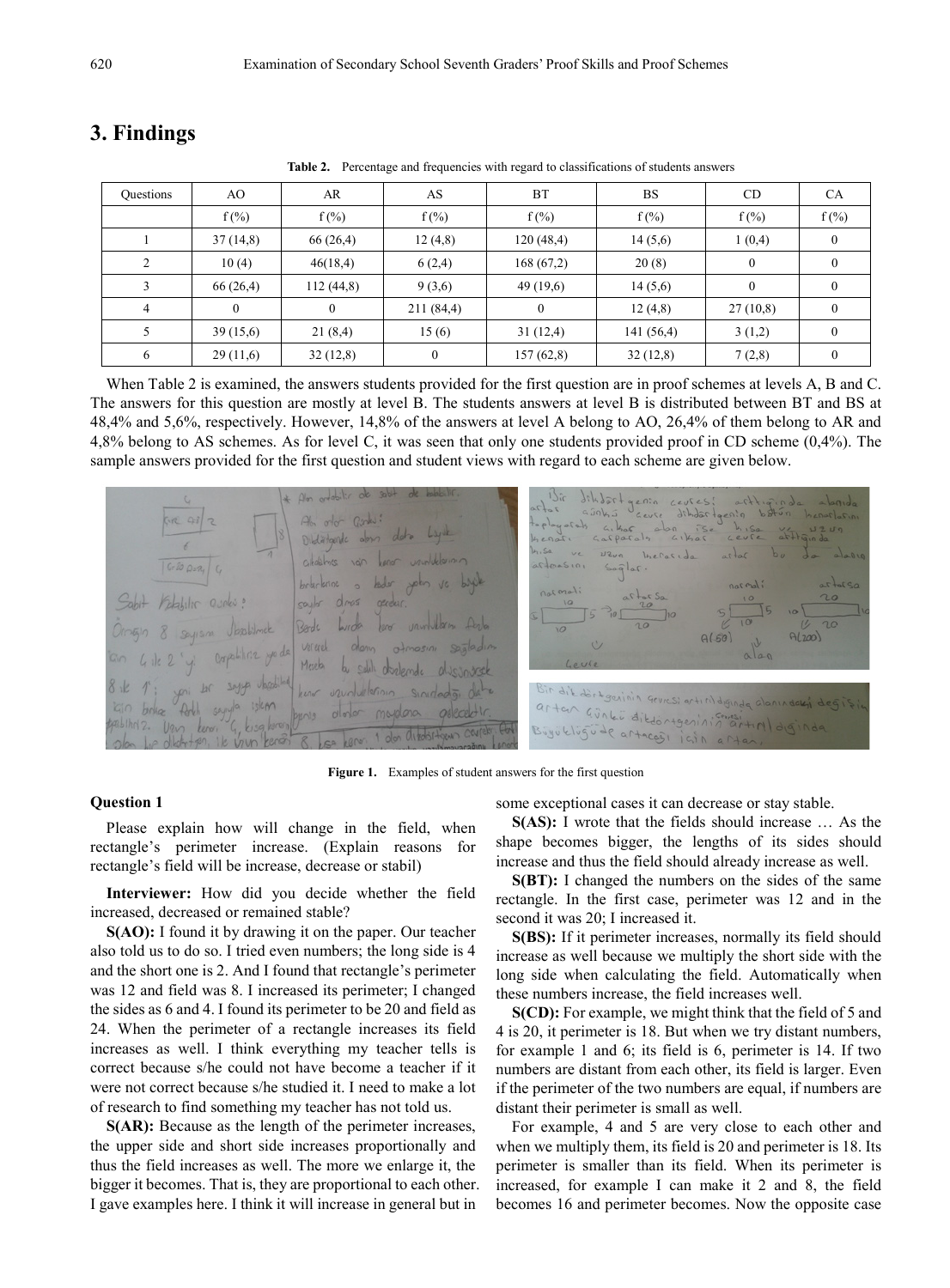emerged. In the first case, the perimeter was 18 and now it is 20, its perimeter increased. In the first case, field was 20 and now it is 16, it decreased. That is the perimeter increased but field decreased. That is perimeter increased but the field decreased. I can find that field would not change from the multiplication of common numbers. 5\*4=20 10\*2=20. In the first case, perimeter is 18, in the second case it is 24. Perimeter increased but the field did not change.

For an example of a case where perimeter and field increase: 6\*7=42, 7\*8=56. In the first case perimeter is 26, in the second case it is 30. Its perimeter increased, and its field increased as well. When it is said that the perimeter increases, all three cases are possible: it can increase or decrease, or does not change. It varies according to the lengths of these sides. The proximity of the side lengths are also important in increase or decrease in field.

**Interviewer:** Do side lengths have to increase for increase in perimeter?

**S(AO):** It is a must because perimeter is found by adding side lengths. Then it is a must for side lengths to increase for the lengths of perimeter to increase.

**S(AR):** Increase in the perimeter depends on increase in the lengths of sides. According to the answer I provided, it is a must for side lengths to increase for perimeter to increase. In the solution I made, I think I increased side lengths. For example, here a=10 cm, there aa=20 cm, it enlarged.

**S(AS):** As I think increase in perimeter is related with the enlargement of the shape, side lengths are to increase absolutely.

**S(BT):** If perimeter will increase, I think side lengths are to increase as well because if side lengths were 7 and 2, the perimeter would be 18; for example, if their lengths were 4 and 1, it would be smaller.

**S(BS):** For example, side lengths of rectangle can be 5 and 6. But we can make it larger; as the shape is enlarged, its side lengths increase automatically and when side lengths increase, perimeter increases as well.

**Interviewer:** Do you think you can convince someone else in the statement in the question with the solution you provided?

**S(AO):** Yes. My friend can be convinced with the solution I made because I tell something correct.

**S(AR):** To convince someone, I need to solve more questions and give more example. Perhaps I can make more explanation by increasing my knowledge.

**S(AS):** I think I can … because I do not think the things I tell have nothing that will confuse others.

**S(BT):** I would draw lines just as I did when I found my answer, I already think it can be better understood by giving examples directly on it.

**S(CD):** Yes because the perimeter of a rectangle is the multiplication of the short side with the long side. That is I can find it by trial as long as I know the formula for field. I convince them with the examples I give, everything is clear because I reach a rule from the examples I give.

**Interviewer:** What other ways can you try for the solution of this problem?

**S(AO):** I cannot do anything other than this because our teacher explained us that much. Perhaps there is another way for solution.

**S(AR):** When I think about a rectangle, I probably would not be able to explain it in another way. I can only do this in this way.

**S(BT):** If there were a rectangle on a isometric paper, we could solve it with lines there. We would be able to solve it with units.

**S(BS):** I would design in mind before drawing. It would not be possible without drawing; I mean I cannot know how to tell.

**S(CD):** Yes because it is something provable with the examples I give.

**Interviewer:** Do you think the solution you have made is correct?

**S(AO):** Yes. I think it has no fault. Whenever perimeter of a rectangle increases, its field increases as well.

**S(AR):** Yes because lengths ( the students draws a line meanwhile) are proportional, if we say 16, the short side gets longer as this side gets longer. Therefore, I think it is correct.

**S(BT):** No because this is not the absolute answer, if we assign different numbers, different results would appear. Perhaps it decreases. My answer is not incorrect, I said it increases but it should also decrease. So it is deficient.

**S(BS):** I think it is correct. When perimeter increase, why does not it increase, it increases absolutely.

**S(CD):** I think it is correct, when I make generalization. I see it from the examples I give.

In the first question, the students were asked a problem case with regard to change in the field of a rectangle when its perimeter is increased. In this problem, students are to be able to understand three cases: increase, decrease and no change. However, almost all of the students could not realize. Only one student in CD proof scheme could clearly explain that the field can increase, decrease or not change. All of the rest thought that the field of a rectangle should increase when the perimeter of a rectangle increased and made explanations in line with this. This is supported by the interviews with students from different proof schemes.

When the proofs students made with regard to the second question are examined, proof scheme at B level (BT 67,2%, BS 8%) is used frequently used. Therefore, the students mostly fictionalized their proof on examples as in the first question. However, from the answers of the students it is seen that those in the proof scheme A are distributed as follows: AO 4%, AR 18,4% and AS 2,4%. Besides, it was seen that there is not any answer in proof scheme C in this question. Examples of the answers provided for the second question and student opinions with regard to each scheme are presented below.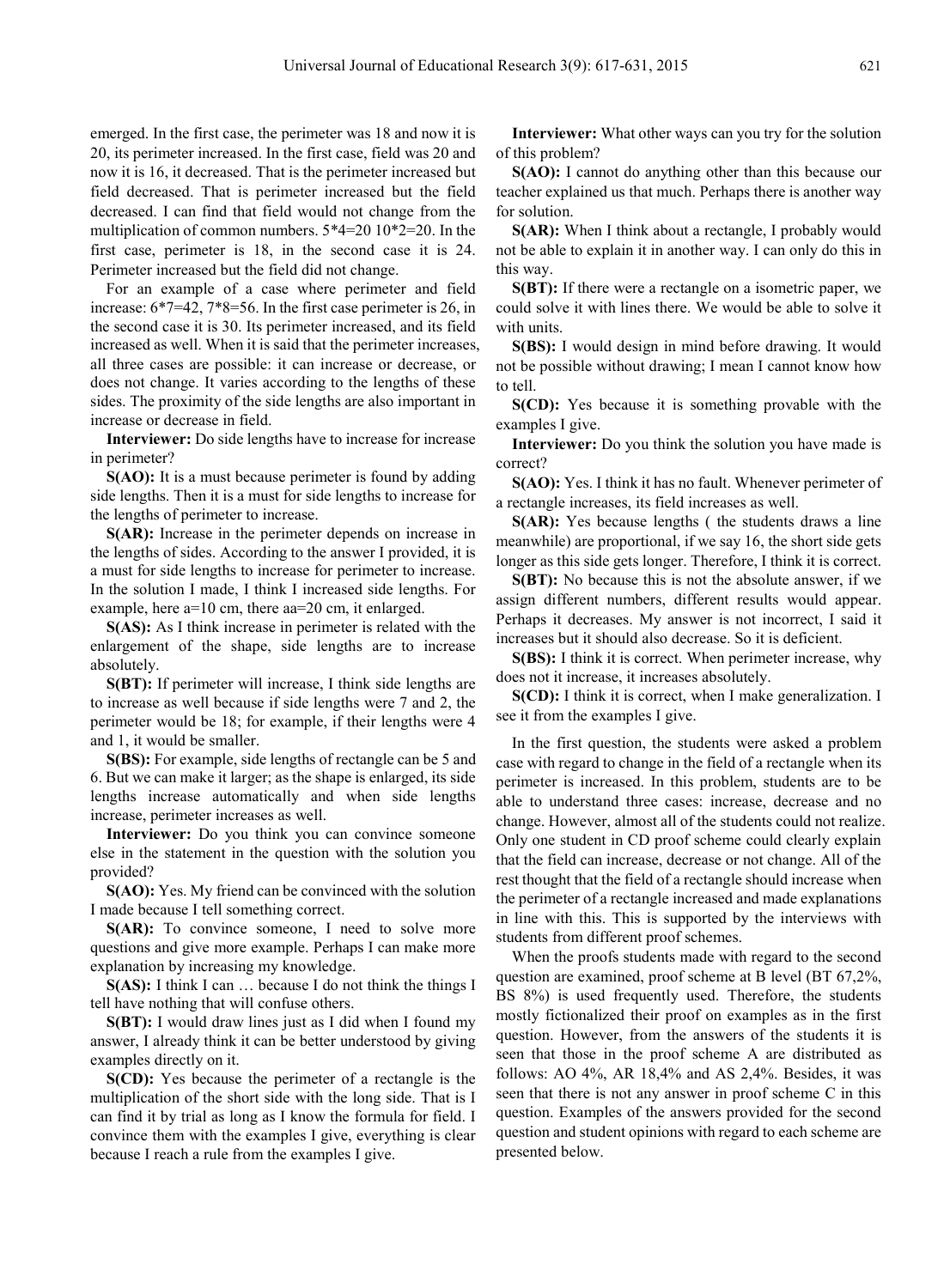

**Figure 2.** Example student answers with regard to the second question

Explain whether each whole number can be sum of two consecutive numbers or not.

**Interviewer:** Why did you need to make trials with numbers in your solution?

**S(AO):** Because our teacher tries to explain such types of questions with examples… I want to make it like her too.

**S(AS):** I thought that if the addition of two odd numbers is even, addition of two consecutive numbers is so. I intuitively decided that it is the case.

**S(AR):** Because I know whether the addition of numbers can be counted on the shape or not. I decided according to this.

**S(BT):** I gave examples as I thought that perhaps I have not been able to tell exactly with definition. I wanted justify and prove with examples.

**S(BS):** Because, as it said consecutive numbers, I thought that we could explain it by giving examples with numbers. Therefore, I did such a thing.

**Interviewer:** Can you convince someone else in the statement of the question with the examples you have given?

**S(AO):** Yes. The examples I gave are enough.

**S(AS):** Yes… If the example I gave is correct, it can be believable for others as well.

**S(AR):** I mean normally someone who believes that it is correct, believes that the other is correct as well. How can I prove it? Probably by giving examples, I prove by giving examples. I explain it to my friends with examples.

**S(BT):** I think I convince others because explanation is clear it is already obvious. Giving only one example is not enough to convince someone because for example s/he might say  $2+3$  for one (question) but cannot think it is the case for other consecutive number. I think more than one examples would be more sufficient.

**S(BS):** It can be told without giving examples but would it be difficult to prove? I would have difficulty in convincing.

**Interviewer:** What other ways can you try for the solution of this problem?

**S(AO):** I would not be able to make it without giving examples, how would it be possible without numbers?

**S(AS):** I cannot think of another way because I believe what I do is correct.

**S(AR):** No, I would not think of (another way) because I generally have only one answer. Single and clear.

**S(BT):** I would not use another way, it reads two consecutive whole numbers; what can I do. I gave example and made explanations. I might be asked to find other things to prove it to convince others. They may want me to develop my explanation; I think they will understand from the examples.

**S(BS):** It is not possible to give numbers and make additions because I think consecutive numbers cannot be shown in any other way as they follow each other. We need to give examples.

**Interviewer:** Do you think your solution is correct?

**S(AO):** We always solve such questions in this way, so I think it is correct.

**S(AR):** Yes. Because I make it feeling sure. I mean I do not do anything without being sure I do it feeling sure. If I were not sure I would not do such a thing.

**S(AS):** The thing that makes me feel sure is my idea at that time. I must have done it however I thought at that time.

**S(BT):** I think they are correct, from my examples because I added too many two consecutive whole numbers, they do not add up to even numbers.

**S(BS):** Yes. I have given examples, it is seen that it is correct.

The fact that the answers provided by the students with regard to the second question are generally in B proof scheme indicates that students try to explain the proofs they made via examples. The students in A proof scheme also tried to explain their answers with examples. Therefore, in this question students could not develop different thinking processes. They only made guesses or made example based explanations.

When the proofs made for the third question are examined, it is seen that students' answers are in level A and level B proof schemes. However, for this question proofs at level A predominate. Students' A level proofs are distributed as follows: AO 26,4%, AR 44,8% and AS 3,6%. The fact that the students are in AR and AO schemes for this question stems from the fact that they use their own knowledge and expressions of their teachers. However, it is seen that 19,6% of the proofs at level B are in BT and 5,6% of them are in BS schemes. Besides, as in the previous question, there is not any answer in C proof scheme. The examples of the answers provided for the third question and student views with regard to each scheme are given below.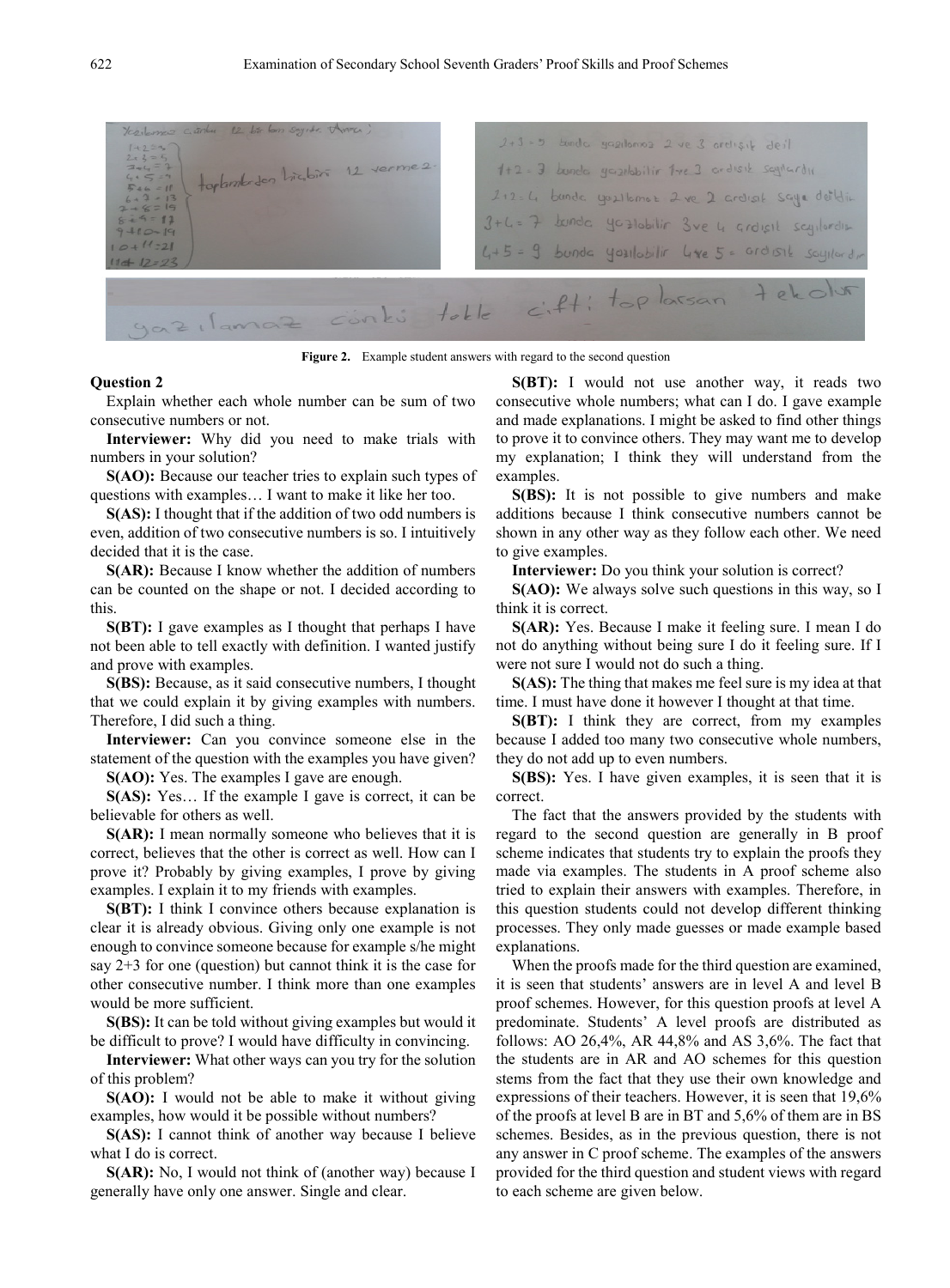Her Girl segi 2'ye bolunebilit sieden baska his bir asal sayı Pkaye bölümer  $2:2 = h_0$ lüneme  $h$ igbir  $Csc, 1$  $SGHICIF+ole$  $x_{b}$  $b$ un lar  $2d$  $-01$ 

**Figure 3.** Sample student answers for the third question

Is "All even numbers divisible by 2, no prime number is divisible by 2 without 2 so 2 is the only even prime number" right? Please, explain with reasons.

**Interviewer:** How did you decide that the statement in the question is true with the explanation you have made?

**S(AO):** Because our teacher told us the prime numbers and made this definition.

**S(AS):** I was not able to answer to this question because I was missing when the topic of prime numbers was taught. The things we understand from books by reading is never the same as what the teacher teaches us. For example, my friends tell me as much as they have understood. But the teacher tells me in more details and in a better way as s/he knows the whole topic. But there are parts my friends did not understand and I did not understand the topic very well as they reflect it (the deficiency in their understanding) when they tell me.

**S(AR):** Generally prime numbers are those which can be divided by themselves and by 1. As 2 follows 1, it can only be divided by itself and by 1. Therefore, I decided that 2 is the only even prime number. That is I know the definition of prime numbers; the number 2 is the only even prime number.

**S(BT):** I wrote down prime numbers. Prime numbers are defined as numbers which cannot be divided by any number other than itself and 1. No prime number other than 2 can be divided by 2. For example, 1, 5, 7, 11 cannot be divided; they cannot be divided by 2. But not every number which cannot be divided by 2 is prime number. 15, for example, ca it can be divided by 3 and by 5. It is not a prime number. Here I gave examples following from prime numbers.

**S(BS):** The definition given with regard to prime numbers in the question is correct for me … I cannot remember any even prime number.

**Interviewer:** Can you convince anyone in the statement given in the question with the examples you gave?

**S(AO):** I think it will be convincing because I used exemplification here; besides we learnt the same in the course. Those who know these also know them. I believe that one can realize it if s/he thinks a little.

**S(AS):** Because when I tell the concept of prime number, everything becomes clear. I will tell his/her if s/he does not know the concept of prime number. The number is prime number if it is divided by itself and by 1; if it has other divisors like 2, 5, 7, it is not a prime number. If it does not work, I give examples like  $-5, -3, -2, 3, \ldots$ 

**S(AR):** If there is a simpler and less complex definition, it can help them understand it better but I do not know. That is I thought when I was writing this, finally I was convinced but I do not know it is a little bit confusing.

**S(BT):** I would convince, because no number other than 2 can be divided by 2. I have shown that prime numbers cannot be divided by 2 by giving examples of prime numbers.

**S(BS):** Besides the definition, examples can also be given to convince because s/he can understand it following from an example but she might not be convinced if s/he knows what a prime number by its definition. There I wrote a definition because I thought that it would be sufficient.

**Interviewer:** What other ways can you try for the solution of this question?

**S(AO):** Numbers can be given as examples. Even number 14, for example, can be divided by 7, 2 and by itself. This is already given in the definition of prime number; it can be divided by itself. It can be divided by two other numbers other than itself. That is it is not a prime number I can give such examples other than the definition.

**S(AR):** There is not a different way I think. I mean if I made it again, I would answer with the definition of prime numbers.

**S(BT):** I would try to give example again. No other way to explain this definition comes to my mind.

**S(BS):** It can be based on the definition or numbers can be given (as examples). For example, I would give examples of odd numbers; for example 15 can be divided by 3 and 5. I would give an even number; 8 can be divided by 1, 8, 2 and 4. It can be divided by many numbers, that is, in this case 8 cannot be a prime number. Explanations can be made by giving such examples.

**Interviewer:** Do you think the solution you found is correct?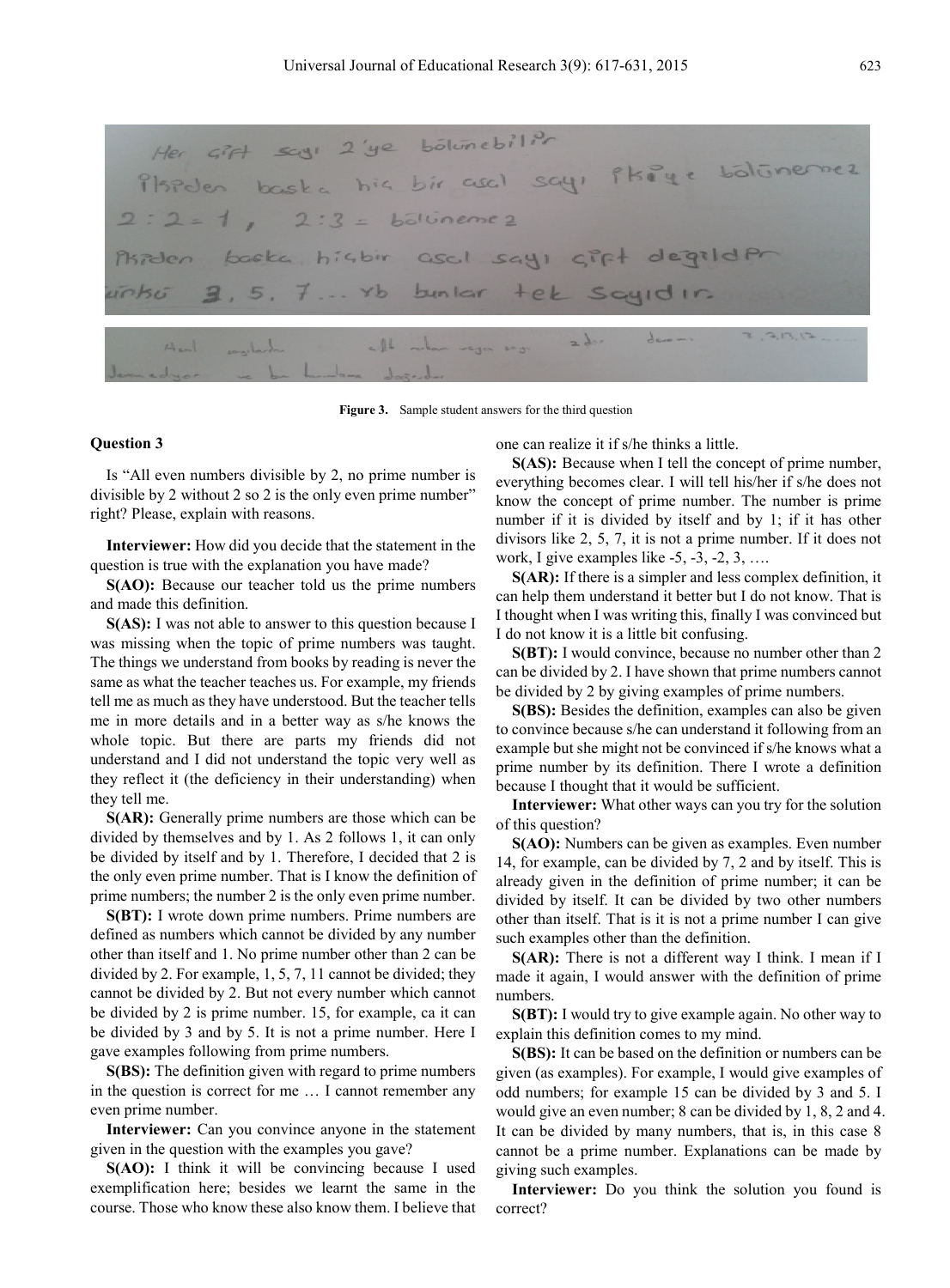**S(AO):** I believe it is correct because they taught it in the class if it were incorrect they would not have thought it in the class.

**S(AS):** We can conclude that it is correct following from the definition of prime numbers.

**S(AR):** Yes, I am sure. I can show its accuracy both by the definition and by the examples.

**S(BT):** Yes, correct. My definition matches with the definition of prime number. The examples I gave support the definition.

**S(BS):** Correct but it can be deficient. I would show that odd numbers cannot be divided by 2 but they are not prime number because they have other divisors.

In the third question, the students were asked to show the accuracy of the explanations they made with regard to prime numbers. When the student answers and transcription of interviews related to this question are examined, it is seen that proofs at level A are predominant. This case caused increase in proofs in AR scheme which requires students to question their knowledge to justify the definition given in root of the question. Similarly, the proofs in AO scheme, which require teachers or textbooks to be used as evidence, were used frequently. Besides, proofs in BT scheme, which

are made with trial-error, were also used by the students. However, it was determined that there is not any answer in scheme C, which requires the transformation of problem case into different formats and formation of different deductions.

When the answers students provided for the fourth question are examined, it is seen that there are proofs in proof schemes at A, B and C levels. In this question, different from other three questions, it was seen that at level A there were only proofs at AS scheme and they were used at a very high rate as 84,4%. The high percentage of answers in AS scheme can be attributed to misinterpretation of the pattern given and therefore to the use of wrong shapes for the numbers 11 and 12. However, it is seen that 4,8% of the proofs at level B belong to BS scheme. Again different from other questions, in this questions students tend to give intuitive answers instead of trial-error. Besides, the percentage of the candidates in CD proof scheme at level C 10,8%. It was determined that the students in CD proof scheme understood the pattern completely and reached the conclusion that different shapes must be used for each prime number. Samples from the answers provided for the fourth question and student views for each scheme are presented below.



**Figure 4.** Sample student answers for the fourth question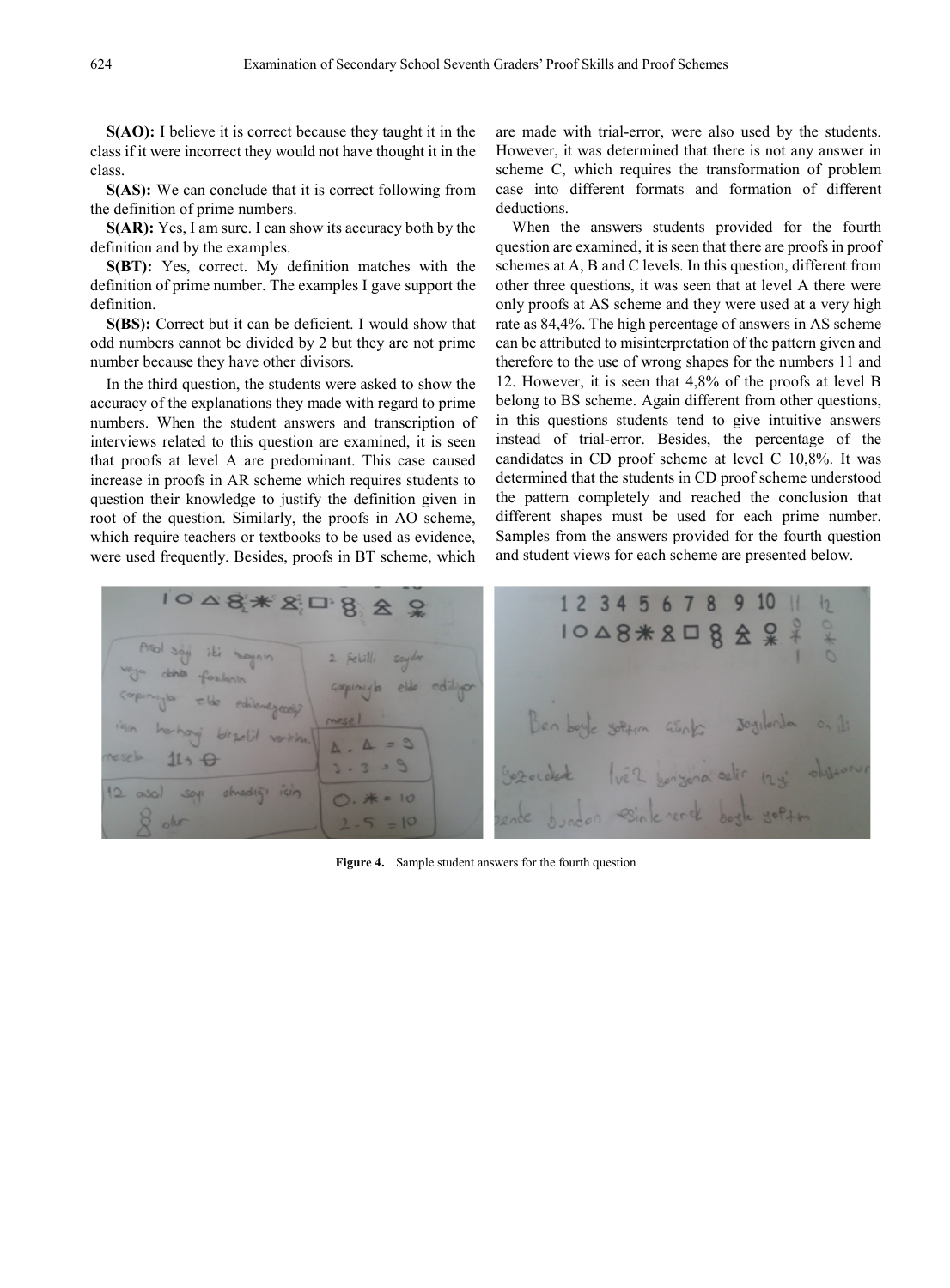Symbolic representation of numbers is given by rule in the following figure. How can representations of 11 and 12, according to this rule? What kind of things did you discover from this symbolic array?

**Interviewer:** What did you think about the numbers and symbols in this question?

**S(AS):** Between the numbers and symbols are for example, there is a triangle for 3 as it has three sides, there should five lines for give and the symbol for 8 seems like eight.

**S(AS):** There is a pattern here, in a pattern things consecutively follow each other. For example, we were asked 11 and 12. This means that the rule of the pattern finished at 10; I thought that the rest will be found by turning back to the beginning. Therefore, I draw the symbols of 1and 2 for 11 and 12, respectively.

**S(BS):** For the number 12 and for other even numbers, circle is used. Half of 12 is 6, so I added another circle for 6. I thought circle was used for every second number and circle is removed in numbers which are the half of it. I added another circle to the symbol of 6, as half of 12 is 6.

**S(CD):** When I look at these shapes, for example there are two same shapes in 4, the same shape as in 2. This can be 2\*2 or  $2^2$  or 2+2. But when I looked at the other numbers for 6, I saw that  $3+2=5$  but  $3*2=6$ . It cannot be its square as well.  $3^2$ equals to 9. I saw that there were multiplications of shapes there. To show 11 and 12, I thought as follows: as 1, 2, 3, 5, 7 are prime numbers, you have given them shapes because they have no other divisors, if there were, they would have a multiplier as well. AS a prime number cannot be obtained with the multiplication of two or more than two numbers and as 11 does not have another divisor, I shaped it as thought. As 12 is not a prime number, it would be the multiplication of different numbers. The order of the shapes is not important for example as the multiplication of 3\*2\*2 and 3\*4 are the same, nothing changes.

**Interviewer:** What other relations can be seen for the solution of this question?

**S(AS):** There can be other solutions. There are certainly other solutions because this is a question which requires a lot of interpretation. For example, if I think of a different solution, I could draw two sticks for 11 and two sticks and a circle for 12. I would use the symbols for one and two.

**S(BS):** Actually another way can be used. For example, here we solved by looking at the shapes but a pattern can be found between them.

**S(CD):** Here a mathematical operation like multiplication might have been applied here. Someone who discovers this operation can solve it with another method.

**Interviewer:** Do you think the solution you have made is correct?

**S(AS):** I do not think that it is directly correct because I also found different results; I cannot directly say it is correct. I cannot be sure of the solution when I cannot find an absolute answer; that is when I find different ways.

**S(BS):** It is correct. I have a look at the other numbers, as they always repeat them, as I have continued after I have found the pattern, I am sure.

**S(CD):** I am sure because numbers are multiplied. 11 does not have a multiplier, it is a prime number, so it must be shown with a different shape. I wrote explanations to convince others, with examples. I wrote the numbers obtained with the multiplication of two numbers, for example multiplication of triangle with triangle is 9. I would explain in this way by giving examples.

The answers of the students to the fourth question and the interviews indicate that the root of the question is influential on students' proof schemes because in this question, students are expected to understand the rules of pattern and apply the rule of the pattern for different numbers. The proofs students made with regard to this question are different from their proofs for other questions. It was determined that most of the students were in AS proof scheme as they did not understand or misunderstood the pattern rule.

Besides, intuitive answers and guesses caused proofs at level B to be included in BS scheme. The answers of the students who discovered the rule in the pattern and transformed them into shapes that could be used for different numbers were in CD scheme.

When the proofs students made for the fifth question are examined, it was seen that there are answers in proof schemes at A, B and C level. For this question, the proofs at level B are in majority. 12,4% of the students' proofs at level B are in BT and 56,4% are in BS. The students were mostly in BS scheme because they could not form the rule of the pattern clearly and tried to make guesses. Besides, it is seen that 15,6% of the proofs at level A were in AO, 8,4% were in AR and 6% were in AS scheme. As for level C, only 1,2% of proofs were in CD scheme. The examples of the answers for the fifth question and student views with regard to each scheme are given below.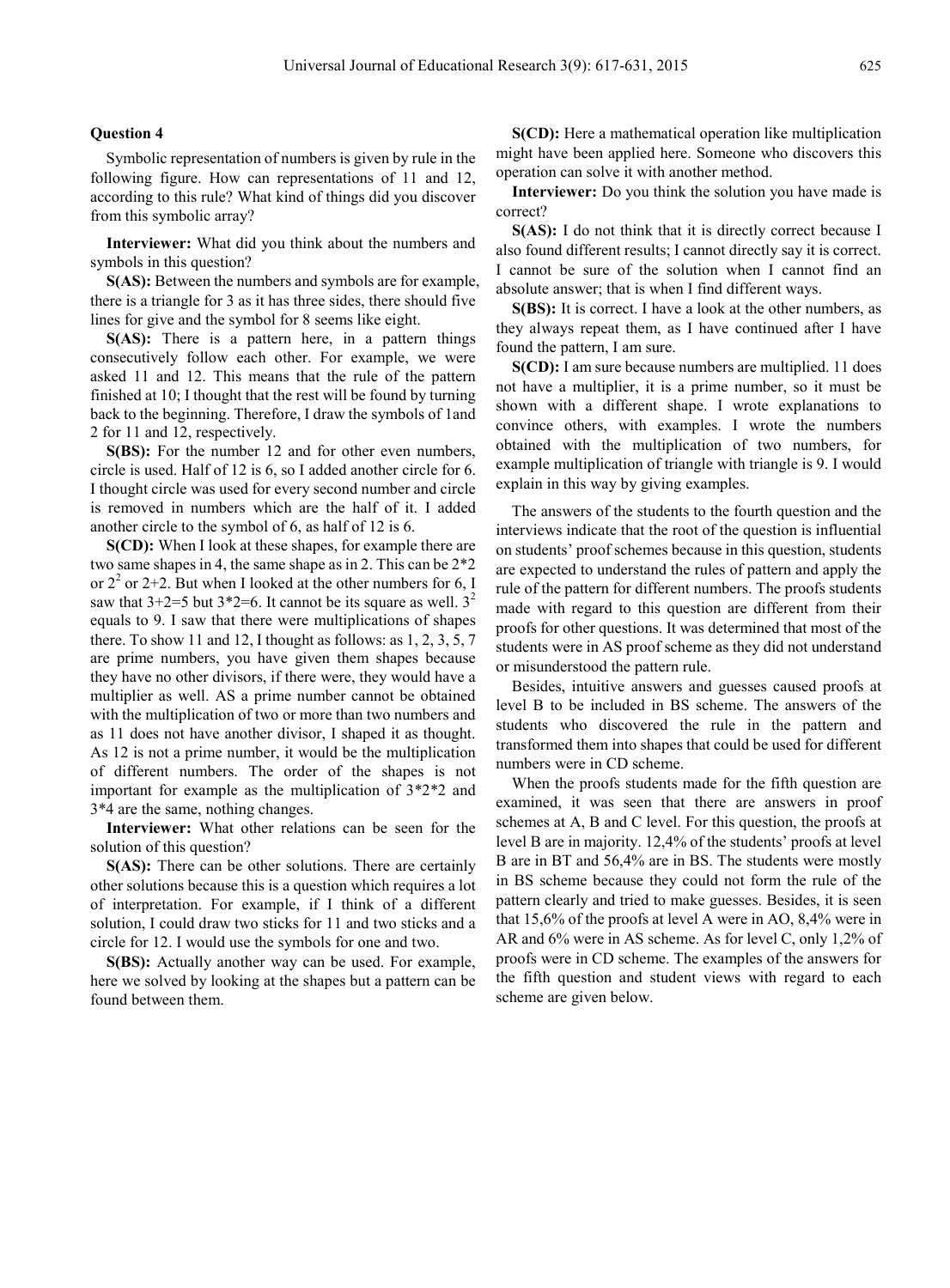

**Figure 5.** Examples of students' answers are given below

Symbolic representation of numbers is given by rule in the following figure. How can representations of 11 and 12, according to this rule? What kind of things did you discover from this symbolic array?

**Interviewer:** What can you say with regard to the relation between the terms?

**S(AO):** There is a rule for it, the pattern has a rule. I need to find that rule.

**S(AR):** In the first term, one bead is used underneath, in the second term there are 2 beads and the beads are put one on the top of another in the descending order, that is like in a pyramid.

**S(BT):** Here there is a bead in the first term, in the second term it was increased by two and there are three beads. I found the terms by writing terms and increasing them.

**S(BS):** I looked at its pattern. The increase from the first term to the second term was 2, the increase from the second term to the third term was 3, that is, I saw that it followed consecutively.

**S(CD):** I first did such a thing: I wrote numbers (of beads) under the terms, 1, 2, 3 and so on. In such cases, we are supposed to write "n" to indicate the amount of increase but here there is not a certain number for the increase. It increases by 2, 3 and 4. Therefore, we cannot say something like 3n, 4n. I said n, and then I looked at the number that coranswers, later I was going to use things like  $n^2$ ,  $n^3$ ; first of all I tried  $n^2$ . When I tried  $n^2$  the square of 2 is 4 and when added it with n it yielded 6, but the term was 3, so I divided it by 2 and found 3. I found the second term in this way. Later on, I tried to find other terms and saw that the rule I found was correct.

**Interviewer:** How do you think the seventh term can be found?

**S(AO):** I was not able to find the seventh term as I could not find the rule of the pattern.

**S(AR):** I put seven beads at the bottom and them 6 beads above it and 5 for the next. It goes on like this. That is you are supposed to place as many beads at the bottom as the number of the term and it goes on in a descending order to form a

#### pyramid.

**S(BT):** I went on by increasing the number between the terms; I increased the number by 4 from the third term to the fourth, 5 from the fourth to the fifth, 6 from the fifth to the sixth term, 7 from the sixth term to the seventh and I found that the seventh term was 28.

**S(BS):** I wrote down the terms and increased them**.** 

**S(CD):** I placed in the formula I found:  $(7^2+7)/2=28$ 

**Interviewer:** How do you think you can find the hundredth term?

**S(AO):** I tried to write the hundredth term, I thought that it would take too much time so I gave it up. I mean, this shape is to be drawn to find the 100th term. 100 beads at the bottom line and next 99, the pyramid will be completed in this way. Our teacher should teach us; otherwise we cannot solve such a question when we meet it.

**S(AR):** I was not able to find the 100th terms as I was not able to find the pattern rule, if I had found, I would have done it very easily.

**S(BT):** We can find it by increasing it like this but this is the long way, there is a short formula for it We can do it with or without the formula but is difficult to find the 100th term without the formula. As the seventh term is a small number, it is found easily but the formula is to be used larger terms.

**S(BS):** It needs to be increased by 100 items for the 100th term; it would be very difficult to do it by drawing. We need to find the rule to solve it. But if I do not know the rule, I will not be able to do it ; I cannot understand by looking at it. I need to learn this rule. Perhaps I would be to find it on my own but I would have a lot of difficulty, I would not even be able to find it. I need to know the rule and place the numbers in the rule.

**S(CD):** I did it again by using the formula. If I did not find the Formula, I would have to try again and again. It increases one by one, it can be found by adding again and again. I need to go on by trying it one by one. It would take long, when I found the rule, it was revealed.

**Interviewer:** Do you think the solution you have made is correct?

**S(AO):** Now I do not think that I did it correctly, I would be able to do if found the general term.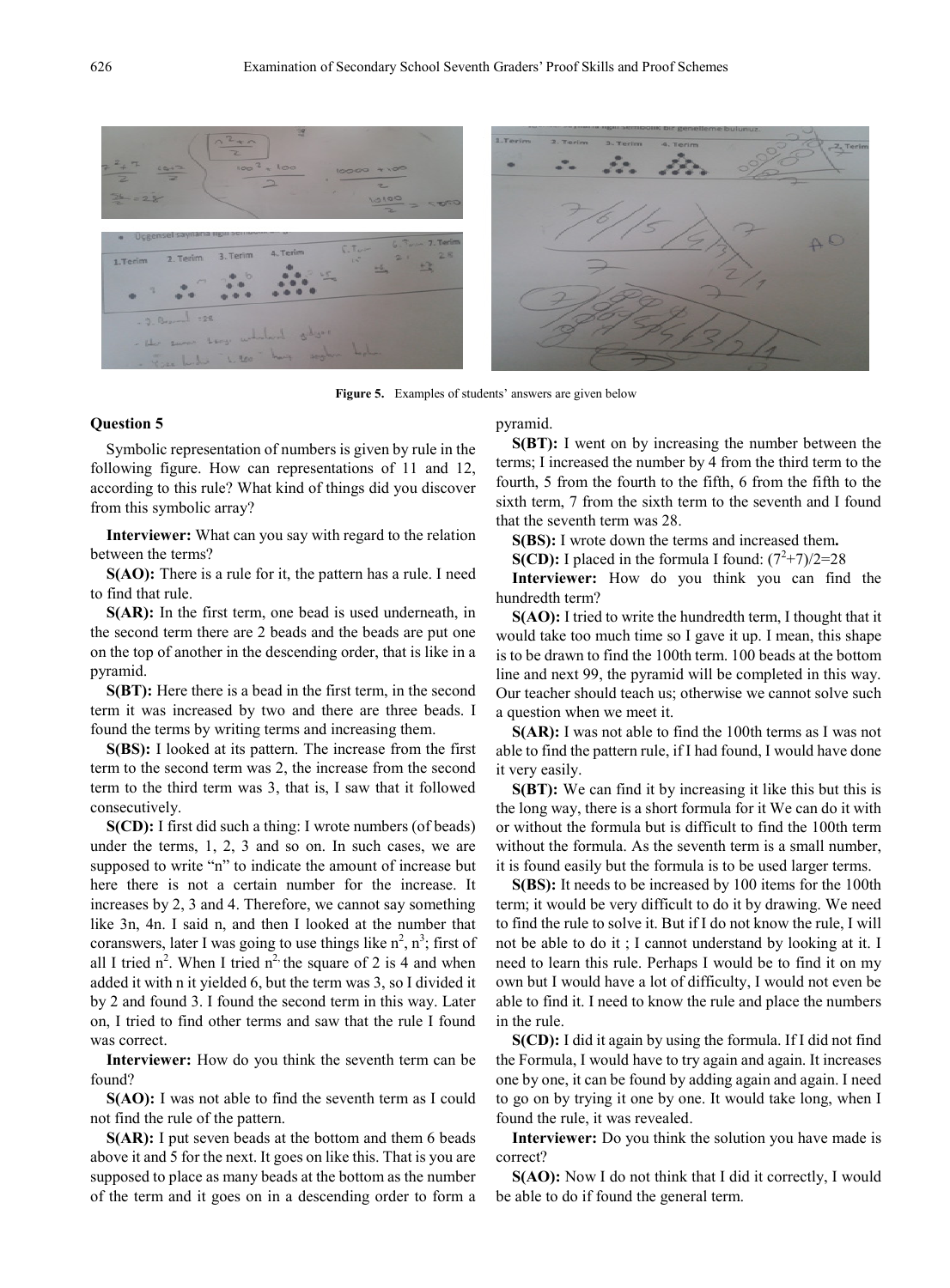**S(AR):** As I have expressed with the shape, I think it is a correct solution. I would draw shapes to convince others, I would ask my interlocutor to count them. S/he would be convinced when we compare our answers.

**S(BT):** The solution I provide is correct; we draw as many balls at the bottom as the number of the term we want to find.

**S(BS):** Yes, we were able to find it because of the shapes. For example, the sides have been increased so the number of the balls in this shape has increased as well. If we want to find, we have to try by drawing. It cannot be done without drawing.

**S(CD):** Yes. There is a rule for it. By applying the rule, you find the correct answer no matter which term it is.

It was seen that as for the fifth question only the proofs of the students in CD proof scheme could found the 100th term. As the students in this scheme could determine the rule of the pattern, they were successful in all cases asked. However, the students who gave answer based on trial error (BT) and

intuition (BS) could answer the question related to the 7th term. It was seen that the answers of these students with regard to the 100th term were wrong or they did not answer it at all. From the proofs at level A, it was seen that the pattern was not understood by the students and invalid evidences were presented.

It is seen that the answers the students provided for the sixth question were in proof schemes at levels A, B and C. In this question, the number of the proofs it level B are in majority. The proofs of the students at level B are distributed as follows: 62,8% BT and 12,8% BS. The students were mostly in BT scheme because they made use of examples and used trial-error method. However, it is seen that their proofs at level A were distributed as follows 11,6% in AO scheme and 12,8% in AR scheme. As for level C, it was seen that only 2,8% of the answers were in CD scheme. The examples of the answers provided for the sixth question and student views with regard to reach scheme are given below.



**Figure 6.** Examples of students answers for the sixth question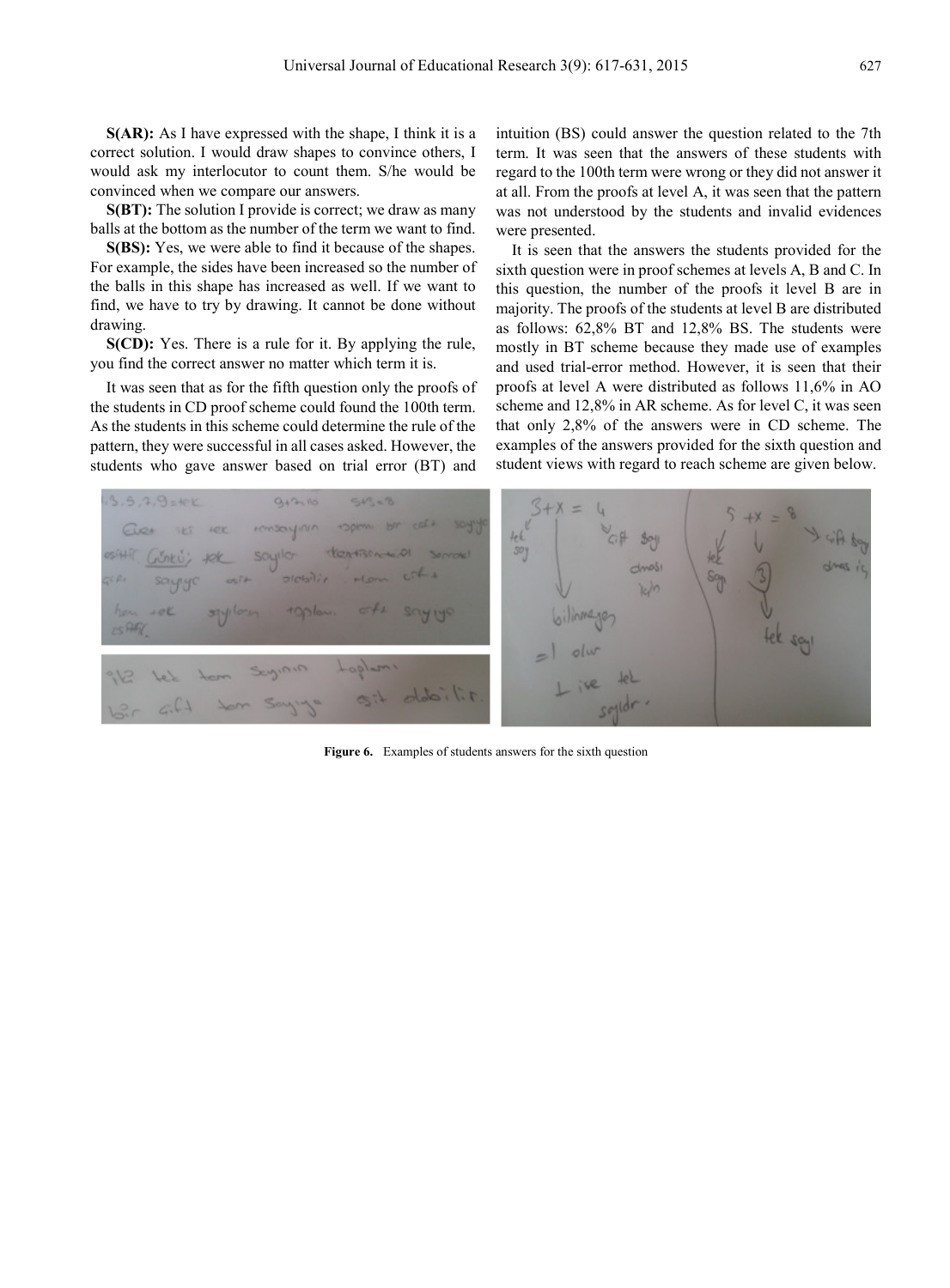Show that two odd numbers always equal an even number.

**Interviewer:** Do you think the example you provided is sufficient to explain this statement?

**S(AR):** I thought that others had already found, why should it be found again? Then I tried.  $1+1=2$  and  $3+5=8$ . By trying I always see that addition of two odd numbers is even.

**S(BT):** More example helps clearer explanation. But here I gave two examples. We can increase the number of the examples. When the number of examples increase, it will be easier to convince others.

**S(BS):** We say two odd numbers that is we say 2 so the addition of two odd numbers is even. Different examples can be given but I saw the example I wrote as sufficient.

**S(CD):** First of all I chose an odd number. I wrote "odd number  $+x=$  even number" (3+x=4). According to the equation this should be 1. As it is 1 according to the equation, addition of two single whole numbers is even. But it might be coincidence so I made another trial. I said  $5+x=8$ ,  $x=3$ . 5 and 3 are odd numbers, so it is odd number in both cases. So the answer is even number. I did not whether the unknown number will be odd or even. For example, the addition of two odd numbers is even, it is a definition. I wrote an even number opposite it and I wrote x for its addition with an odd number. As I did not know the value of this rule without a number, I wrote an equation and tried. It can be correct here but it could be wrong with another number. So, I found the value by writing an equation.

**Interviewer:** Can you convince someone in the statement of the question with the explanation you have made?

**S(AR):** If a friend of mine asked me this question, I would give this answer. I would tell it is the rule but if I was asked this in an exam I would find by trial.

**S(BT):** I can convince. For example, I would put an apple in one, and then when another apple comes next to it, it would be even. I would say, therefore, addition of an odd number to an odd number is even according to mathematics. That is, I am modeling it.

**S(BS):** I would want him/her to tell me an odd number. I would add them and s/he would also see that the result is even.

**S(CD):** Yes, because I have a rule in my hand. I have examples. I have a rule following from the examples. If they ask me, I can answer with examples.

**Interviewer:** What other ways can you try for the solution of this question?

**S(AR):** By trying, I see that addition of two odd numbers is even.

**S(BT):** One can use logic but examples come to my mind always. I can explain better by giving examples.

**S(BS):** It might have been tried but it does not come to my mind. Only explanation or only exemplification might be used. I can give other examples too.

**S(CD):** There is no need for anything else; this is enough to convince anyone.

**Interviewer**: Do you think the solution you have provided

is correct?

**S(AR):** Definition is correct; when I try with the numbers, it gives correct answer.

**S(BT):** I think it is correct, the way I found via trial is correct. There is no opposite example.

**S(BS):** I gave correct examples but my explanation is inadequate. I think there is only deficiency.

**S(CD):** Yes. If I get the same result with everything I try, it means that it is correct. I prove everything with trial.

When the answers and interviews with the students are examined, it is seen that the proofs students provided for the sixth question were made with the help of examples and as a result of trail-error process. Generally with one or a few examples they gave, the students decided that addition of two odd numbers would be even and they were convinced with the proof they made. However, the students in CD category transformed odd numbers into 2n+1 form and they generalized their proof in this way. It was seen that the students who made proofs at level A were not sure about their proofs.

# **4. Conclusions, Discussion and Recommendations**

The results of the study, which aims to determine current proof skills of secondary school seventh grade students and to which proof scheme, according to Harel and Sowder [29] proof schemes, the proofs they made belong, are discussed in this section of the study. According to the findings of the study, it can be said that proof making skills is not at adequate level because the proofs students made were generally in A and B proof schemes. Dede and Karakuş [44] stated that as analytical proof schemes form the basis foundation for mathematical reasoning, students' use of external and empirical proof schemes in mathematics is not desirable and analytical proof schemes are superior to them. Therefore, students' ability to make the proof in this scheme is closely related with their proof skills. However, while the transformational proof scheme coded as CD, which is one of the analytical proof schemes, is used rarely for the problems on the PST, there was not any student who could use axiomatic proof scheme coded as CA.

According to the students' answers on the PST and interviews, it was seen that A, B and C proof schemes were used for 1st, 4th, 5th and 6th problems; however, only A and B proof schemes were used for 2nd and 3rd problems. Besides, it was understood form the interviews with the students that student using different proof schemes were sure that their proofs were correct. This finding of the study is compatible with Harel and Sowder [29] because Harel and Sowder [29] stated that same students do not always have only one proof scheme and in some cases they could use different proof schemes at the same time. Besides, in spite of the fact that the proof students make seem to be the same, the reasoning processes they use can be different [45]. Therefore,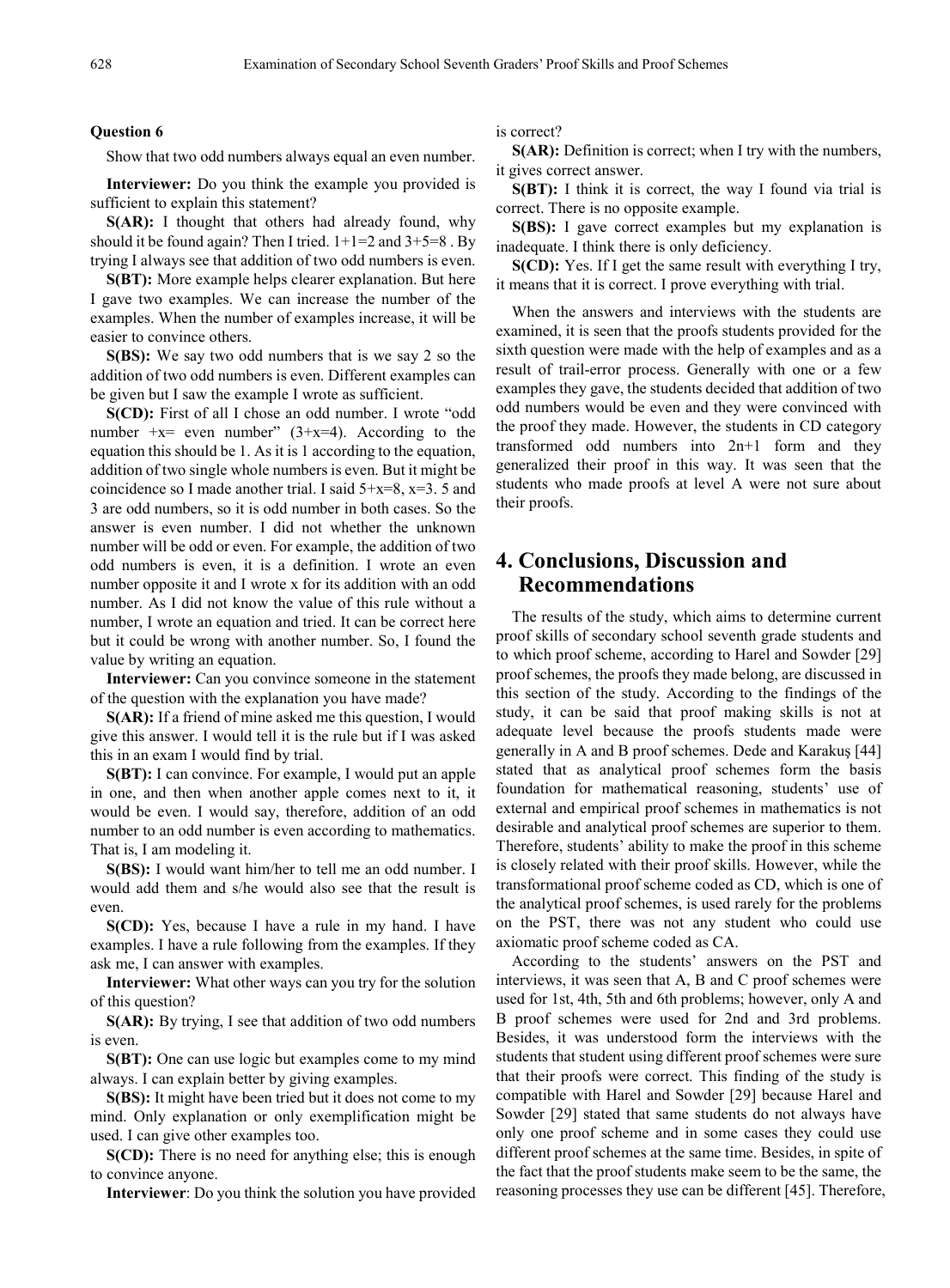although there were students who used the same proof scheme for different problems, it was seen that generally students used different proof schemes for different problems.

The proof schemes of the students generally changed because of the change in the root of the question. It was seen that students could make different deduction for the 4th and 5th problems, which required them to search pattern. Especially, for the 4th problem, the students who could understand the mathematical correspondence of the relation between shapes and numbers were in CD proof scheme and those who could not understand it were in AS proof scheme. Similarly, the students who formed mathematical expression of the pattern for the 5th problem were in the CD proof scheme, other students made intuitive or guess-based proofs. On the other hand, when we formed a question root including the addition of two numbers (2nd and 6th questions), the students' tendency to make proof via trail-error increased. In both questions, the students based their proofs in BT proof scheme on the addition of the numbers in the root of the question, which were chosen appropriately for the problem. Besides, as for the 3rd problem in which proof scheme A is mostly preferred, the students tried to find a reference point to prove the accuracy of the proposition in the root of the question. The references students determined were trying to remember previous learning, remembering what teacher told or what is written in the text books. In the 1st problem in which proof schemes A and B were used frequently, students tried to make their proofs by giving examples considering rectangles of different sizes or by using a reference which can show the relation between perimeter and field.

Another result of the study is that students from different proof schemes believe that they can convince people to the accuracy of their proofs. The interviews revealed that the students using different proof schemes thought that their proofs were correct and that they could prove the accuracy of their proofs to their friends. However, it was seen that they could not produce any argument when the students were asked to make different solutions other than the proofs they made.

As a result of the study, it was seen that the students were generally in A and B proof scheme. Besides, it was determined that CD proof scheme was used rarely and CA proof scheme, which is also a member of C proof scheme, was never used. The fact that axiomatic proof scheme was not used by seventh grades can be attributed to their ages because it was determined that reaching higher levels in proof schemes was related to class level and there was a upwards tendency towards analytical proof schemes as grades increased [46]. Similarly, in their studies Knuth, Chopin and Bieda [47] concluded that there was a positive increase in students' proof making and justification levels as their grades increased, pupils at early ages might try to make proofs, at simple levels tough and that they could improve these skills in time.

In the study, it was seen that secondary school seventh grade students had tendency to make proof but their skill was

inadequate. It was also seen that the student made their justifications via trail-error based on examples. The students who gave answers in C proof scheme used some algebraic expressions. Similarly, the results of a study by Cooper et al., [48] indicated that students primarily use visual and verbal methods, and finally use algebraic expression when making proofs. In the interviews, it was seen that the students in B and C proof schemes used mathematical language more effectively when explaining their ideas. In many studies in the literature, the importance of using mathematical language when making proof is emphasized and that students have difficulty in making proof as they do not have an adequate command of concepts and definitions related to proof making [49], [50], [51].

Besides, in our country, it is seen that reasoning, skills like critical thinking, problem solving and making deduction are emphasized instead of proof making [32]. Tall [1] reported that early age children had difficulties in proof making and formal proofs were only appropriate for some students. Therefore, it can be said that seventh graders mostly make proofs through trial-error method or intuitively rather than formal proofs. In this context, there is a close relation between education programs and proof making process and proof schemes [44].

The results of this study are limited with the proofs provided for the 6 problems on PST and the interviews. Therefore, proof schemes of secondary school students can be examined with tests developed according to different proof making methods. Besides, it was seen that the students mostly provided answers in A and B proof schemes. For students to reach C proof schemes, which are desirable, empirical studies, can be carried out by designing in-class activities. Besides, change in students' proof schemes with in-class activities can be observed to help them develop different solutions for problems. In a study by Bieda [40], the importance of encouraging students, preparing course content that would facilitate problem solving and giving enough time were emphasized. Burns [52], who carried out studies on encouraging student for mathematical thinking, emphasized that pupils are to be provided guidance for making guesses, generalization, reaching judgment, trying alternative ways and develop ideas. In a study by Stylianides [38], the role of the teacher in the class is emphasized for students to develop their own frame of mind and comfortably share it with others and defines the role of the students as a guide who encourages students to ask questions. The importance of directing students' questions that will encourage them to explain why and how their justifications are correct or incorrect is emphasized. Similarly, it is emphasized that teachers should choose appropriate course content and prepare effective activities.

# **Appendix 1. Proof Schemes Test**

Dear students, this form was prepared on the purpose of determine your proof skills. Your answers to the questions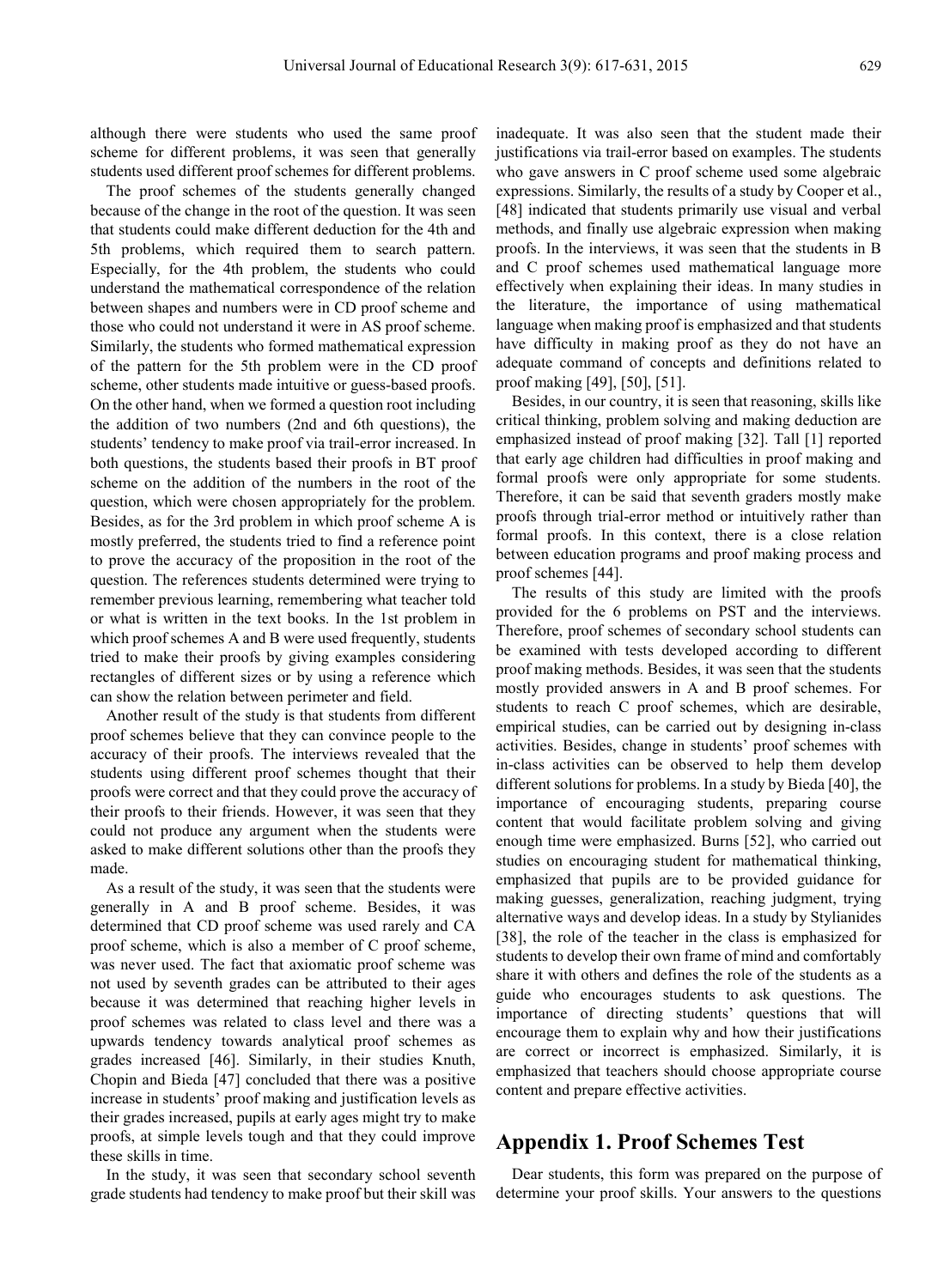on the form will be used only for scientific study and they steer the studies that will be done in the future. It is important to answer considering and attentively.

Thank you for your contribution.

- 1. Please explain how will change in the field, when rectangle's perimeter increase. (Explain reasons for rectangle's field will be increase, decrease or stabil)
- 2. Explain whether each whole number can be sum of two consecutive numbers or not.
- 3. Show that two odd numbers always equal an even number.
- 4. Is "All even numbers divisible by 2, no prime number is divisible by 2 without 2 so 2 is the only even prime number" right? Please, explain with reasons.
- 5. Symbolic representation of numbers is given by rule in the following figure. How can representations of 11 and 12, according to this rule? What kind of things did you discover from this symbolic array?



6. The first four terms of triangular numbers is given in the following figure. The value of first triangular number is 1, the value of the second triangular numbers 3… For a given triangular numbers;



- Find 7. Term
- Find 100. Term
- Find a symbolic generalization about triangular numbers.

# **REFERENCES**

- [1] Tall, D. (1998). *The cognitive development of proof: Is mathematical proof for all or for some?* Conference of the University of Chicago School Mathematics Project, USA.
- [2] Hanna, G. (1991). *Mathematical proof*. In D. Tall (Ed.), Advanced mathematical thinking (pp. 54–61). The Netherlands: Kluwer.
- [3] Kitcher, P. (1984). *The Nature of Mathematical Knowledge*. New York: Oxford University Press.
- [4] Polya, G. (1981). *Mathematical discovery: On understanding, learning and teaching problem solving*. New York: Wiley.
- [5] Harel, G., & Sowder, L. (2007). Toward comprehensive perspectives on the learning and teaching of proof. In F. K. Lester (Ed.), *Second handbook of research on mathematics teaching and learning* (pp. 805–842). Charlotte, NC:

Information Age.

- [6] Lee, J. K. (2002). *Philosophical perspectives on proof in mathematics education*. Philosophy of Mathematics Education, 16.
- [7] Ross, K. A. (1998). *Doing and proving: The place of algorithms and proofs in school mathematics*. American Mathematical Monthly, 252-255.
- [8] Aylar, E. (2014). *Examination of 7th grade students' ability on Proving and their perception of proving*, Unpublished Doctoral Dissertation. University Of Hacettepe, Ankara.
- [9] Gossett, E. (2003). *Discrete Mathematics with Proof*. Pearson Education, Inc, USA.
- [10] Irmak, H. (2008). Abstract Mathematics. Pegem Akademi Publishing, Ankara.
- [11] Rossi, R. J. (2006). *Theorems, Corollaries, Lemmas and Methods of Proof*. Wiley-Interscience, USA.
- [12] Aylar, E., & Şahiner, Y. (2014). A study on teaching proof to 7th grade students. *Procedia - Social and Behavioral Sciences*, 116, 3427-3431.
- [13] Hanna, G. (2000). Proof, explanation and exploration: An overview. *Educational Studies in Mathematics*, 44, 5–23.
- [14] Knuth, E. J. (2002). Teachers' conceptions of proof in the context of secondary school mathematics. *Journal of Mathematics Teachers Education, 5*, 61 – 88.
- [15] Laborde, C. (2000). Dynamic geometry environments as a source of rich learning contexts for the complex activity of proving. *Educational Studies in Mathematics, 44*, 151-161.
- [16] National Council of Teacher of Mathematics (2000). *Principles and standard for school mathematics. Reston,* VA: National Council of Teacher of Mathematics.
- [17] Ball, D.L., Hoyles, C., Jahnke, H.N., & Movshovitz-Hadar, N. (2002). *The teaching of proof, Proceedings of the International Congress of Mathematicians (*Ed. L. I. Tatsien), Higher Education Press, Beijing, 3, 907–920.
- [18] Healy, L., & Hoyles, C. (2000). A study of proof conceptions in algebra. *Journal for Research in Mathematics Education, 31(4),* 396–428.
- [19] Mariotti, M. A. (2000). Introduction to proof: The mediation of a dynamic software environment. *Educational Studies in Mathematic, 44 (1),* 25–53.
- [20] Balacheff, N. (1988). *Aspects of proof in pupils' practice of school mathematics* in D. Pimm, Mathematics, Teachers and Children. Hodder & Stoughton, London. 216- 230.
- [21] Öner, D. (2008). Supporting students' participation in authentic proof activities in computer supported collaborative learning (CSCL) environments. *Computer-Supported Collaborative Learning, 3*, 343-359.
- [22] Stylianides, A. J. (2007a). Proof and proving in school mathematics. Journal for Research in Mathematics Education, 38 (3), 289–321.
- [23] Ko, Y-Y. (2010). Mathematics teachers' conceptions of proof: implications for educational research. *International Journal of Science and Mathematics Education, 8,* 1109-1129.